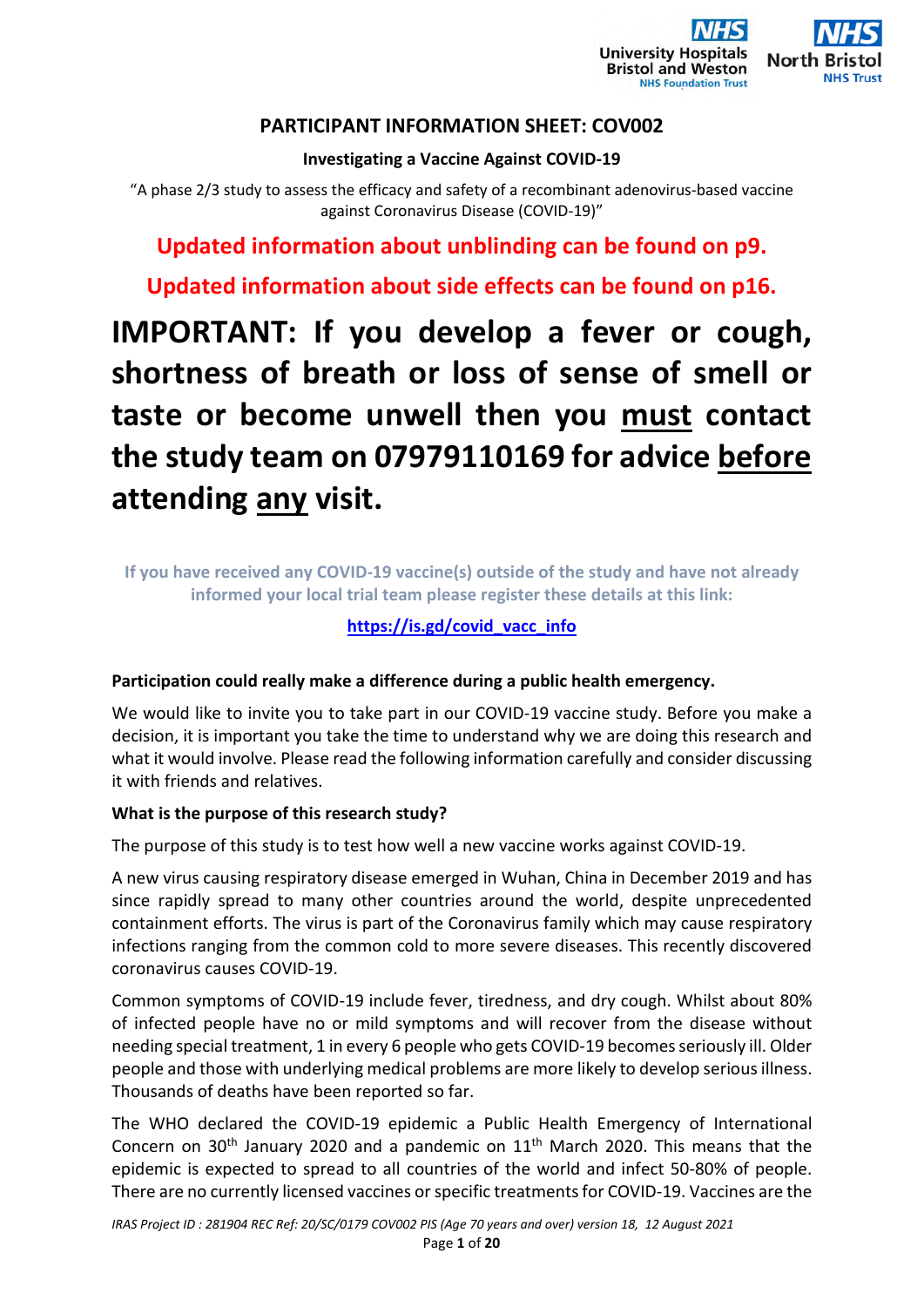

most cost effective way of controlling outbreaks and the international community have stepped-up their efforts towards developing one against COVID-19.

This study will enable us to assess how well people across a broad range of ages may be protected from COVID-19 with this new vaccine called ChAdOx1 nCoV-19. It will also give us valuable information on safety aspects of the vaccine and how well participants' immune systems respond to immunisation with the vaccine.

#### **Summary of the study**

In total this study will enrol up to 12, 390 adults and children across the UK.

- Adult participants will be randomised to receive one or two doses of either the *ChAdOx1 nCoV-19* or a licensed vaccine (MenACWY) that will be used as a 'control' for comparison
- Participants in some groups will be invited to receive a second (booster) dose of the vaccine
- Between 6 and 12 blood tests will be taken over the course of a year to check if there are any problems and to look at immune responses to the vaccine
- For some participants there will be a diary to complete for up to 28 days following vaccination
- There is a weekly questionnaire that monitors your and members of your households exposure to COVID-19
- In order to monitor for exposure to COVID-19 in those who do not develop symptoms we will perform weekly nasal swabs or saliva collection
- The study will take a year to complete (from the time the final dose of vaccine is given)

#### **What is the vaccine we are testing?**

The vaccine we are testing in this research study is called *ChAdOx1 nCoV-19*.

ChAdOx1 nCoV-19 is made from a virus (ChAdOx1), which is a weakened version of a common cold virus (adenovirus) from chimpanzees that has been genetically changed so that it is impossible for it to grow in humans. To this virus we have added genes that make proteins from the COVID-19 virus (SARS-CoV-2) called Spike glycoprotein (S), which play an essential role in the infection pathway of the SARS-CoV-2 virus. By vaccinating with ChAdOx1 nCoV-19, we are hoping to make the body recognise and develop an immune response to the Spike protein that will help stop the SARS-CoV-2 virus from entering human cells and therefore prevent infection. Vaccines made from the ChAdOx1 virus have been given to more than 320 people to date, and have been shown to be safe and well tolerated, although they can cause temporary side effects which are explained below (see section *Are there any risks from taking part in the trial?*).

The vaccine ChAdOx1 nCoV-19 was first given to 500 healthy adults in Oxford in April 2020 as part of a separate safety trial (COV001). Including in this current trial (COV002), the vaccine has now been given to over 5000 people in total. The most up to date recruitment figures will be provided at the first visit.

We are not sure what dose of vaccine is most likely to be protective against COVID-19 disease. Vaccine doses are measured using standard scientific test methods. The vaccine received by the first approx. 1500 participants in the current COV002 trial was based on a dose measured using one type of scientific test (dose 1 in visit schedules below). Participants enrolled in Groups 4c, 6a, 6b, 8 and 10 will have a dose measured using a different type of scientific test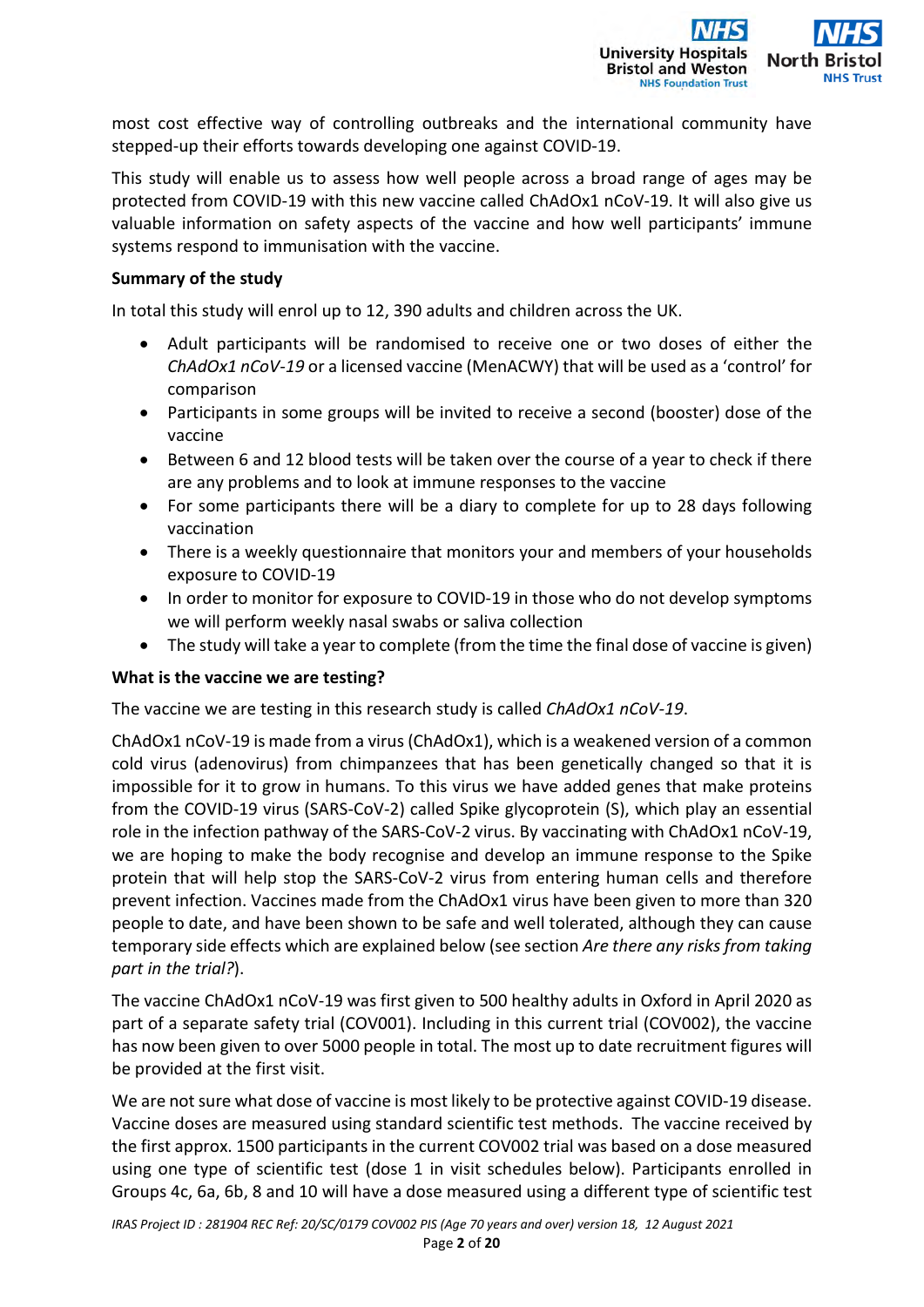

(dose 2 in visit schedules below) which will give a higher dose of vaccine similar to the dose used in our earlier COV001 trial.

We are interested in evaluating both doses in the trial so that we can provide the data needed to inform policymakers on how to use the vaccine, if the vaccine is shown to work. This may help us understand which dose is the most effective.

Although during a pandemic it would be preferable to give a single dose of vaccine, data from the first COVID-19 vaccine trial suggests that 2 doses of vaccine stimulates the immune system more than a single dose. However, we don't know how much of an immune response is needed for protection. Participants in Groups 4 and 6 will be offered an optional booster vaccine at least 4 weeks after their first vaccination. We are now inviting participants in groups 1, 2 and 5a, who have not already received two doses of vaccine to have an optional booster dose.

Participants will receive the same booster vaccine type as they received for their first vaccine. Therefore participants who received the ChAdOx1 nCoV-19 vaccine will receive a dose of booster ChAdOx1 nCoV-19 that will be similar to the dose used in the earlier COV001 trial. Participants who received MenACWY as their initial vaccine will receive a MenACWY booster dose which is the same as their first dose. All participants will remain blinded to which vaccine they receive at the point of booster vaccination. Participants who choose to receive a booster dose will need to stay in the study and have further visits for up to 15 months in total.

We don't know which dose, if any, will provide protection. Although Group 1, 2, 4 and 5 received a lower dose, this does not mean that it will be better or worse than the higher dose, and we will study the immune response carefully to identify any differences.

A group of up to 60 volunteers who previously received a vaccine containing ChAdOx1 in studies, will be invited to take part in group 11. Additionally, a group of up to 60 volunteers that are living with HIV, will be invited to take part in group 12 (this is only possible in some sites). We would specifically like to investigate the immune response to the ChAdOx1 nCoV-19 vaccine in those individuals. These individuals will receive two doses of ChAdOx1 nCoV-19 vaccine, 4 – 6 weeks apart and will not be blinded.

#### **What is the control (comparison) vaccine, MenACWY?**

In this study we will be using a licensed vaccine against group A, C, W and Y meningococcus (MenACWY) as an 'active control' vaccine, to help us understand participants' response to ChAdOx1 nCoV-19. MenACWY has been given routinely to teenagers in the UK since 2015, and protects against one of the most common causes of meningitis and sepsis. This vaccine is also given as a travel vaccine for high risk countries. We will be using one of the two licensed versions of MenACWY, either Nimenrix or Menveo. Volunteers who have had these vaccines previously can still take part in this study.

Given we don't expect MenACWY to offer any protection against COVID-19, by comparing COVID-19 disease rates, immune responses and post-vaccination symptoms between participants receiving ChAdOx1 nCoV-19 and MenACWY we will get a better understanding of how well ChAdOx1 nCoV-19 is working.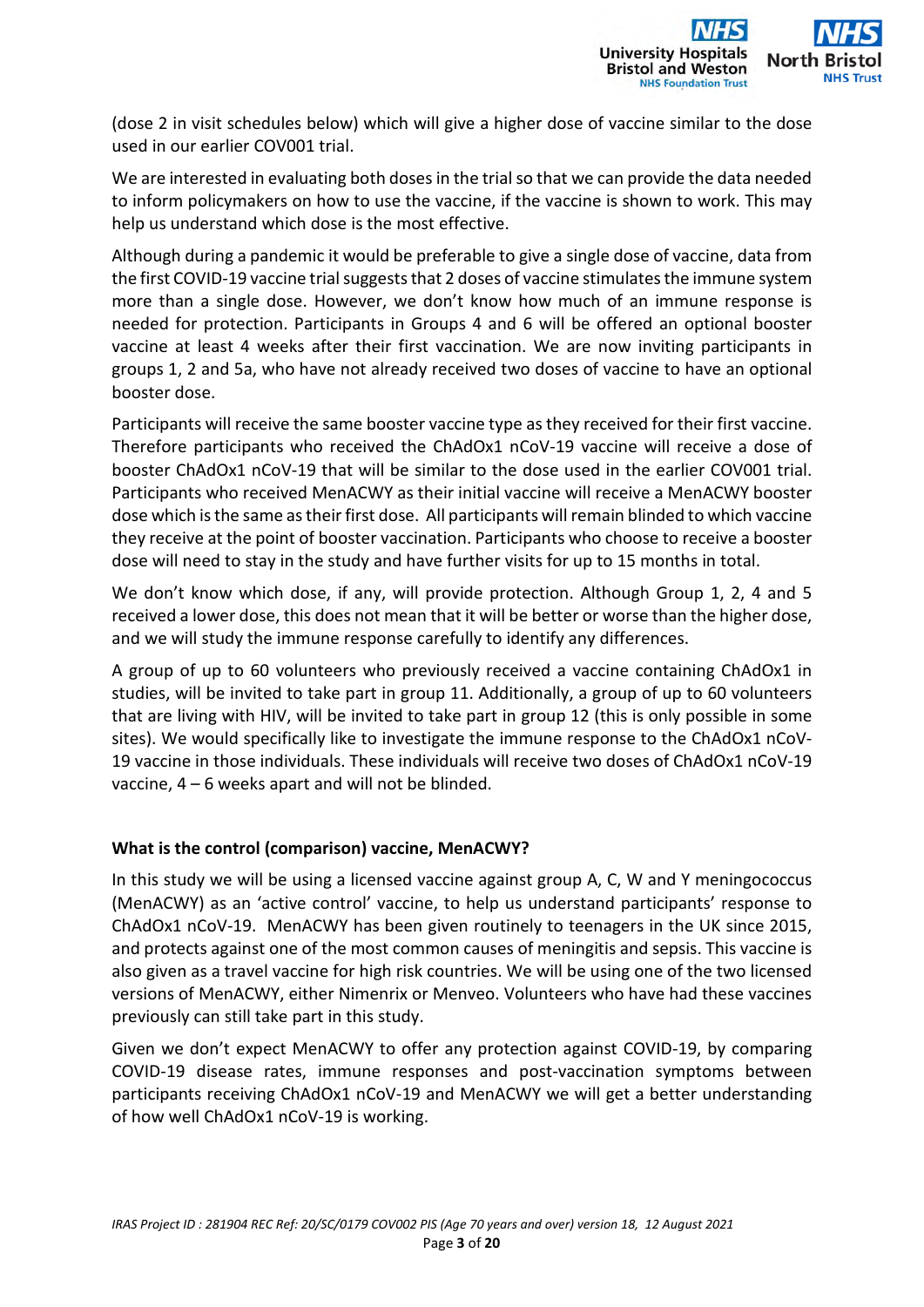

#### **Do I have to take part?**

No. It is up to you to decide whether or not to take part. Your decision will not result in any penalty, or changes to your standard medical care. If you do decide to take part, you will be given this information sheet to keep (or be sent it electronically) and will be asked to sign a consent form. You are free to withdraw at any time and without giving a reason, but you may be asked to allow an extra visit for a follow up appointment for safety reasons.

#### **Can I take part?**

Adults that are aged 70 years and over are able to take part in **group 2, 8 and 10 however,** we have completed enrolment into groups 2, and 8. In order to be enrolled in the study;

- you must be willing to allow the investigators to discuss your medical history with your General Practitioner (GP)
- you agree to refrain from blood donation for 3 months after the last study vaccination

You cannot take part in this study if you:

- are taking part in a COVID-19 drug trial
- are taking part in a serological study where you are informed if there is evidence of SARS-CoV-2 in your blood
- have any vaccine in the 30 days before or after this study vaccine. The exception to this is the seasonal influenza vaccine and pneumococcal vaccine. If you are offered these by your GP or your place of work, we ask that you have these at least 7 days before or after you receive the study vaccine.
- have previously had other similar vaccines that might impact on understanding your results such as adenovirus vectored vaccines or coronavirus vaccines
- have received immunoglobulins or blood products in the 3 months before having the study vaccine
- have immunosuppression or immunodeficiency
- have a history of angioedema
- have a history of anaphylaxis
- have a current diagnosis or are having treatment for cancer
- have a history of serious psychiatric condition likely to affect participation in the study
- have a bleeding disorder
- continuously take anticoagulants, such as coumarins and related anticoagulants (i.e. warfarin) or novel oral anticoagulants (i.e. apixaban, rivaroxaban, dabigatran and edoxaban)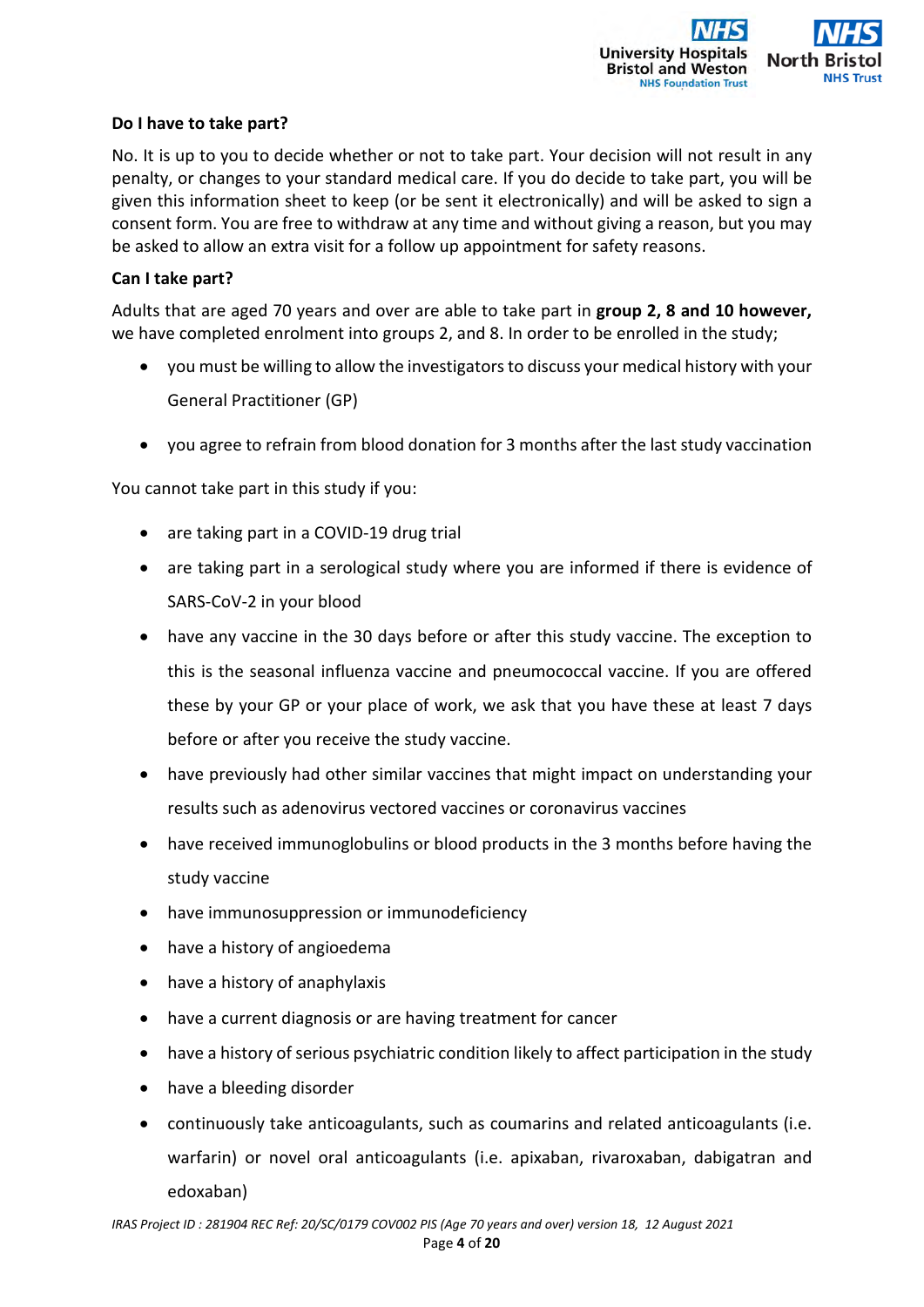- have suspected or known current alcohol or drug dependency
- have severe and/or uncontrolled cardiovascular disease, respiratory disease, gastrointestinal disease, liver disease, renal disease, endocrine disorder and neurological illness
- have a history of laboratory confirmed COVID-19 or a blood test shows that you have had contact with the COVID-19 virus (With the exception of groups 5d, 9, 10 and 11)

You cannot take part in group 4, 6, or 10 if;

 you have a history of allergic disease or a reaction that could be made worse by paracetamol

If you were to develop symptoms of COVID-19, we will ask you to attend for a visit. If you would rely on public transport to attend this visit, this may put other people at risk, so we would not be able to enrol you in the study.

If you are unclear whether you are eligible to be involved in the study you can contact the study team who will be able to advise you.

#### **What will happen if I decide to take part?**

If you decide you would like to take part in this trial there is a short online questionnaire to complete to check that you are able to take part.

There will be a screening visit before the vaccination day. So that we can limit the amount of time you spend face to face with a member of research staff we will conduct some of the visit with you over the phone. At the end of the online questionnaire you will be asked if you agree that a researcher can contact you by phone to ask questions about your current health and discuss details of your medical history in order to assess that you are eligible and if enrolled used as baseline health information. If you are eligible you will be invited to attend the second part of the visit.

# Screening Visit – *1.5 hours (Listen to a consent presentation, ask any questions, sign a consent form, ID check, medical history, physical examination if required, temperature check, blood test)*

We will ask you to watch a video presentation of the information about the study to ensure you understand what to expect by taking part, the risks involved and what side-effects you might expect to experience. Then you will have opportunity to ask any questions of a member of the research team before signing a consent form, if you decide you would like to take part. You can of course expect to receive full and comprehensive answers to any questions you may have.

You will be asked to agree to allow the research team to contact your own Doctor (GP) to make sure there are no medical reasons why you should not participate.

Having signed the appropriate forms, a doctor will ask questions about your current health and discuss details of your medical history, may perform a physical examination which could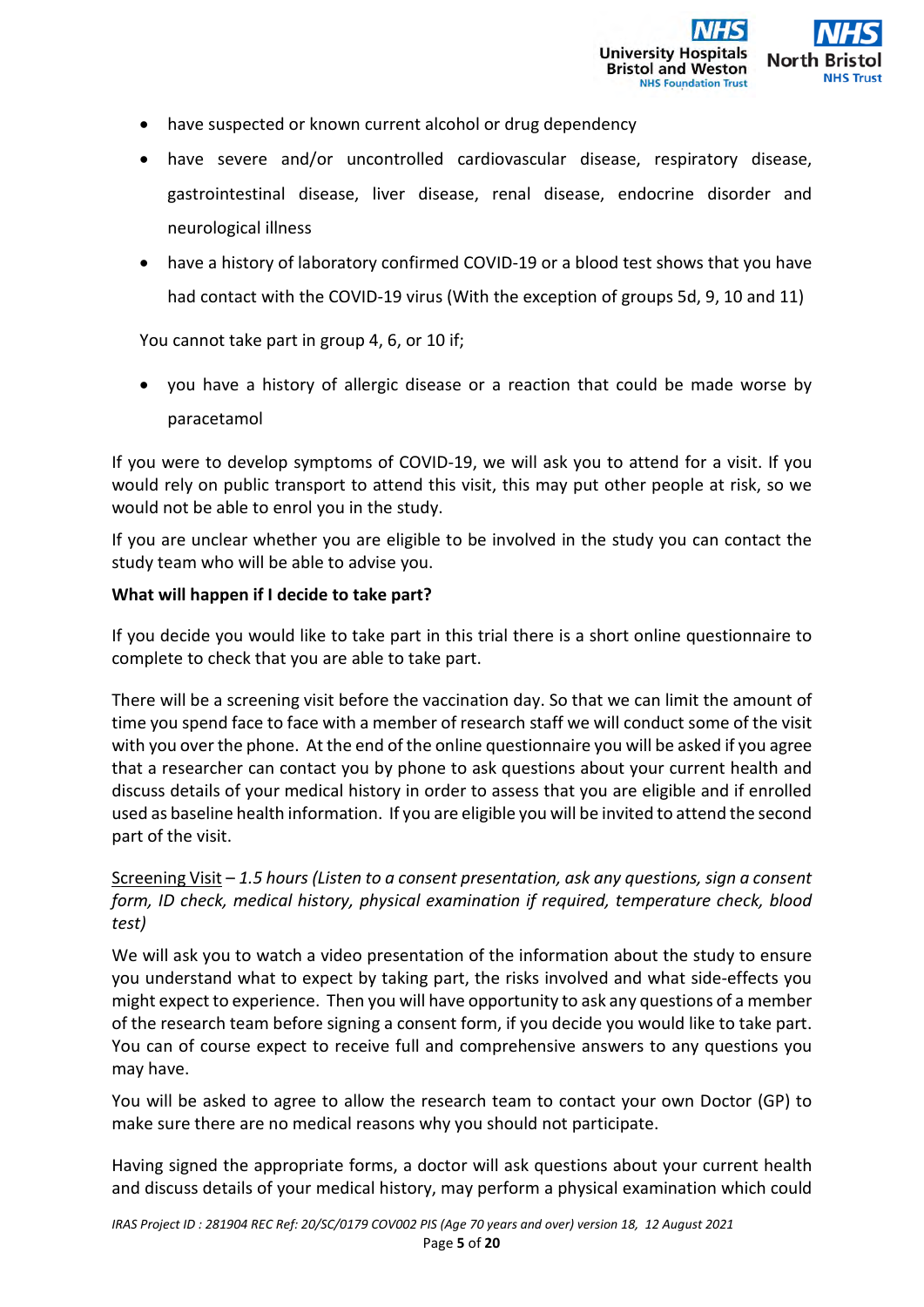

involve listening to your heart and lungs with a stethoscope, examining your abdomen as well as feeling for lymph nodes around your neck and in your armpits. Your height, weight and temperature will be recorded and if necessary your blood pressure and pulse may be recorded.

A blood sample may be taken to check if you have had contact with the COVID-19 virus. If results indicate you have, you will not be able to continue with the study. It is important to note that this is a research test that has not been validated for diagnostic purposes, so results cannot be used to provide certainty of prior infection nor of protection from future infection.

**If you are in groups 2 or 8** additional blood tests will be also be carried out which include tests for anaemia, tests to see how your liver and kidneys are functioning and tests to see if you have been exposed to HIV (the virus that leads to AIDS), Hepatitis B or Hepatitis C (viruses which affect the liver). In the event of you testing positive to any of these infections, we would inform you of the result and, with your permission, offer referral for medical review, confirmation of the result, and treatment if necessary.

Sometimes minor abnormalities can be found with the blood tests. In this situation you may be asked to return for a repeat blood test so that it can be checked again. If the test results are still abnormal you may not be able to participate and we will ask your permission to contact your GP or a specialist doctor, whichever is the most appropriate, to ensure the abnormality will be followed up.

Once all your test results have been checked and no problems have been highlighted, you will be contacted to arrange a date to start the trial.

# Vaccination Visits - *1hour (vital signs if necessary, blood test, receive vaccine, up to 30 minutes observation in clinic after the vaccine)*

If you qualify to be in the trial, we will ask you to attend on the vaccination day (Day 0). We will ask you a few questions to check there have been no new problems since screening. We will check your temperature and we will take blood samples. You will be randomly allocated to receive ChAdOx1 nCoV-19 or MenACWY.

We will give you an injection with ChAdOx1 nCoV-19 or MenACWY into your arm and we may cover the vaccine site with a dressing. In line with routine guidance, there is no longer a need to observe you after you have received the vaccination. If you feel ok, you can leave straight away. This whole process will be repeated again at the time of the booster vaccination day (Day 28 for Group 10 participants).

Overall, the vaccination visit will take about an hour.

**Groups 2 and 8**: As well as being allocated to receive either the ChAdOx1 nCoV-19 or MenACWY vaccine you will also be randomly allocated to receive either one or two doses. Group 10: You will be randomly allocated to receive 2 doses of either the ChAdOx1 nCoV-19 or MenACWY vaccine.

#### Electronic Symptom Diary "e-diary" – *Completed at home by participant*

**Group 2, 8 and 10**: We will give you a thermometer, tape measure and an E-diary account to record all your symptoms and your temperature every day for 7 days after vaccination.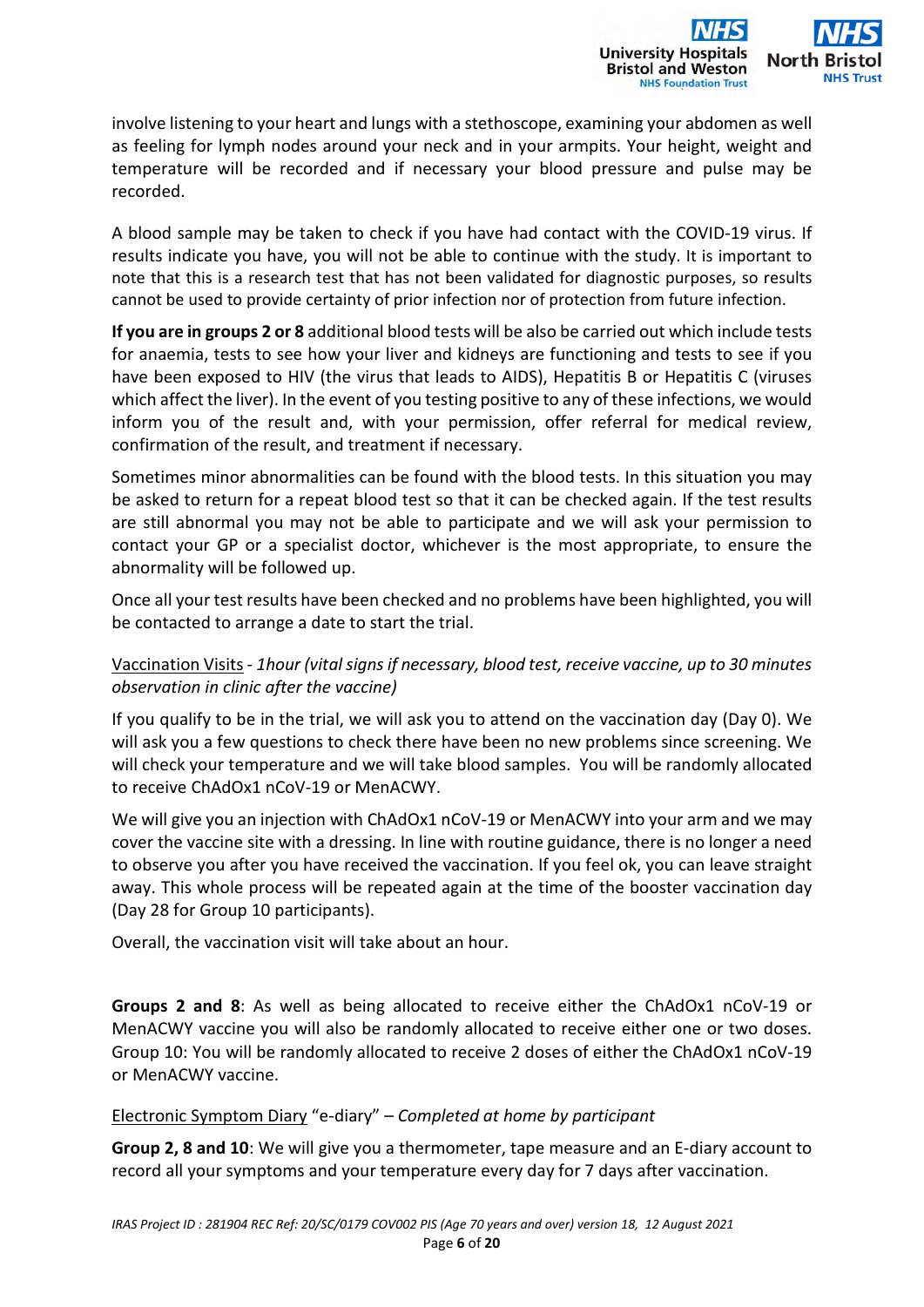**Groups 2 and 8**: After these 7 days we will ask you to record if you feel unwell or take any medications over the next 3 weeks. The research staff will monitor the E-Diary and may phone you to ask for more information. You will also be asked to record in the diary any serious medical illnesses or hospital visits you may have over the course of the study.

**University Hos Bristol and Weston NHS Foundation Trust** 

## Paracetamol – *Group 10 only*

If you are in group 10 we will ask you to take paracetamol for 24 hours after the vaccination. Paracetamol can reduce fever and pain after vaccination. If you have been asked to complete a diary there will be space to record the time you took the paracetamol.

#### Weekly survey

We will send you a survey each week by email or text to enquire about COVID-19 symptoms of you and your household contacts for the duration of the study. If you work in a clinical area you will not be asked to complete this survey.

# Follow-up visits *– 30 minutes (vital signs, blood tests, and check for side effects or new health problems)*

Following vaccination, we will ask you to attend a series of short follow-up visits to ensure everything is fine, to check your symptoms, the injection site and to have blood tests done.

## Weekly COVID-19 surveillance – *2 minutes plus time for posting*

In order to monitor for exposure to COVID-19 in those who do not develop symptoms we will ask you to collect weekly throat/nasal swabs or saliva samples. These samples will be processed as part of the ongoing community testing programme conducted by the Department of Health and Social Care (DHSC). You will be given instructions about how to collect these samples yourself and how to send them to the laboratory for testing. For further information on how the DHSC will handle data from your weekly swabs, please see https://covid19vaccinetrial.co.uk/swabs

If the results of your swab indicate that you have been exposed to COVID-19 or if you develop symptoms of COVID-19 disease, we may ask your permission to collect a stool sample. You would receive instructions for how to collect the sample, how to use the packaging provided and how to arrange a courier to collect the sample.

*Note: due to the high number of planned volunteers in this study, visits may take longer than the estimates given here* 

During the course of the trial you may be asked to attend for an extra visit, for example, if a blood test needs to be repeated.

We may ask to photograph your vaccination site. You will not be identifiable in these photographs, as only the vaccination site and your unique trial number will be visible. These photographs may be shown to other professional staff, used for educational purposes, or included in a scientific publication.

#### **Early unblinding for administration of COVID-19 vaccines**

The UK government is now beginning a national roll out of an approved COVID-19 vaccine. The vaccine will be rolled out according to the government prioritisation plan, so it may be some time before participants receive an invitation for vaccination. Before having this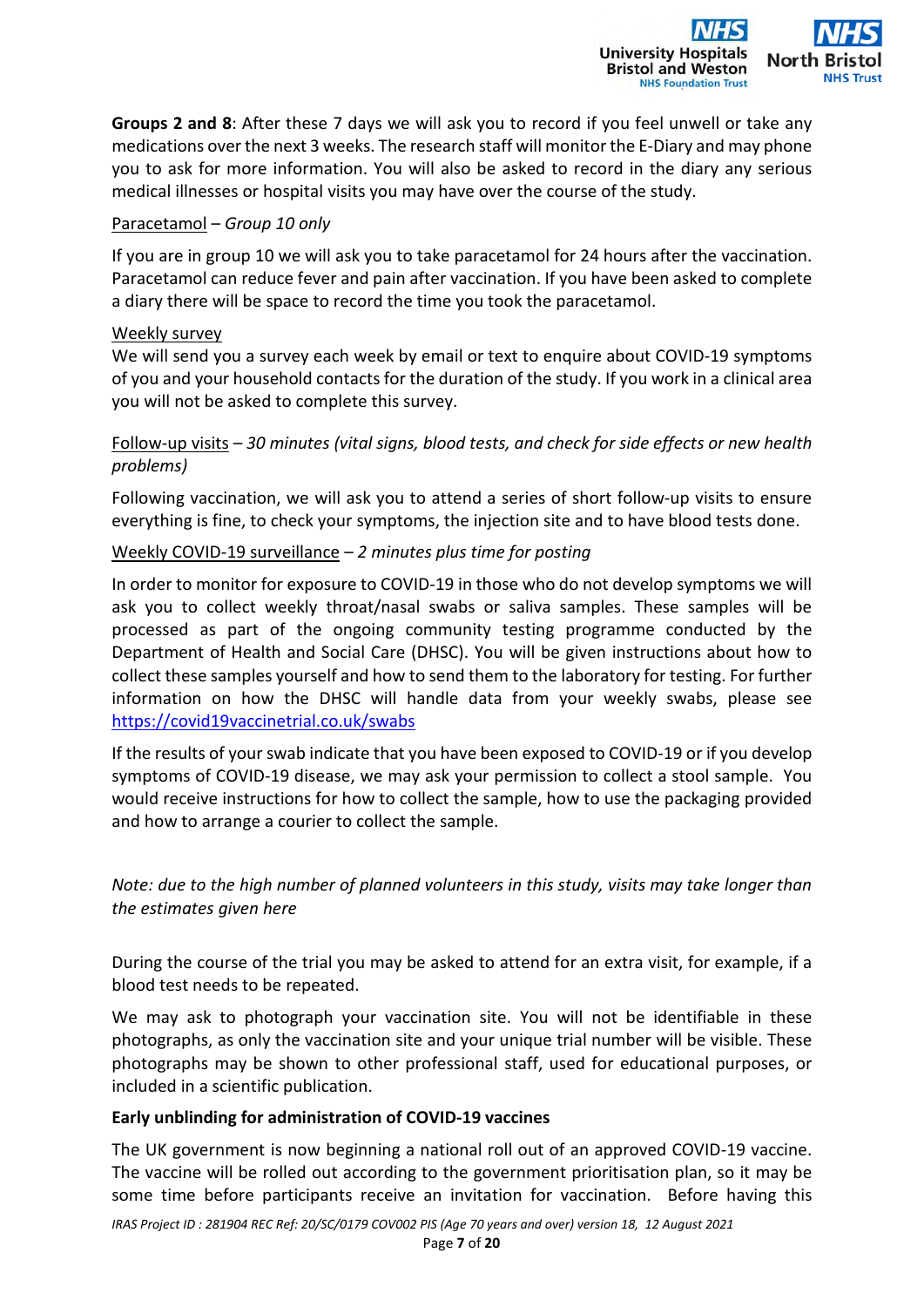

approved vaccine, you would need to find out which vaccine you were given as part of the study (unblind). It will only be possible to unblind when the approved vaccine is being rolled out in your area AND you are in an eligible group of people.

Before you are given the approved vaccine your site may ask you to come for an extra visit to collect a blood sample and a swab. You will also be asked to complete an online form with details of the vaccines you were given and the dates you had them and continue to attend your remaining visits as scheduled and send your weekly swabs.

If you were in a group that received a single dose of the study vaccine, the national guidance is for you to either

- $\triangleright$  receive another dose of the study vaccine when available
- $\triangleright$  a single dose of the approved vaccine (although there is no risk or benefit information following vaccination with mixed vaccines).

#### **Record of vaccinations**

When you have been unblinded from the study, we will send you and your GP a letter containing the type of vaccine you received, batch number and date of administration. We may also provide you with a small card with this same information that can be carried with you. We do not know yet what the government guidance or requirements will be with regards documentation of vaccines for travel purposes, but will provide updates when this becomes clearer.

## **Unblinding of all participants**

The main analysis of the study objectives looking at how effective the ChAdOx1 nCoV-19 vaccine is at preventing COVID-19 disease has been completed and this shows that the vaccine is 100% effective at preventing severe COVID-19 disease in the trials. The number of new infections in the UK has now fallen, and due to a significant number of participants already being unblinded as part of the national vaccine rollout we have decided to unblind all participants in the trial.

Once you are unblinded if you:

Received one dose of the ChAdOx1 nCoV-19 vaccine:

We will offer you a second dose of vaccine to complete your immunisation course. If you prefer to wait to receive a vaccine in the national rollout via the NHS then you may alternatively do that.

• Received the control vaccine, MenACWY:

We will invite you over the coming weeks to receive two doses of ChAdOx1 nCoV-19 in the approved 4 to 12 weeks schedule. We may also take a blood sample before your first dose of vaccine. If you prefer to wait to receive a vaccine in the national rollout via the NHS then you may alternatively do that. Participants that are under 30 years of age, in line with recent UK guidance, will not be offered doses of ChAdOx1 nCoV-19 in the study.

Received two or more doses of the ChAdOx1 nCoV-19 vaccine:

You should consider yourself fully immunised. If you received your two doses of ChAdOx1 nCoV-19 vaccine more than 12 weeks apart you should still consider yourself fully immunised and we do not recommend that you receive a further vaccination dose. The current national UK expert recommendation guidance, which is based on knowledge of the immune response from other vaccines, is that in cases of a delay in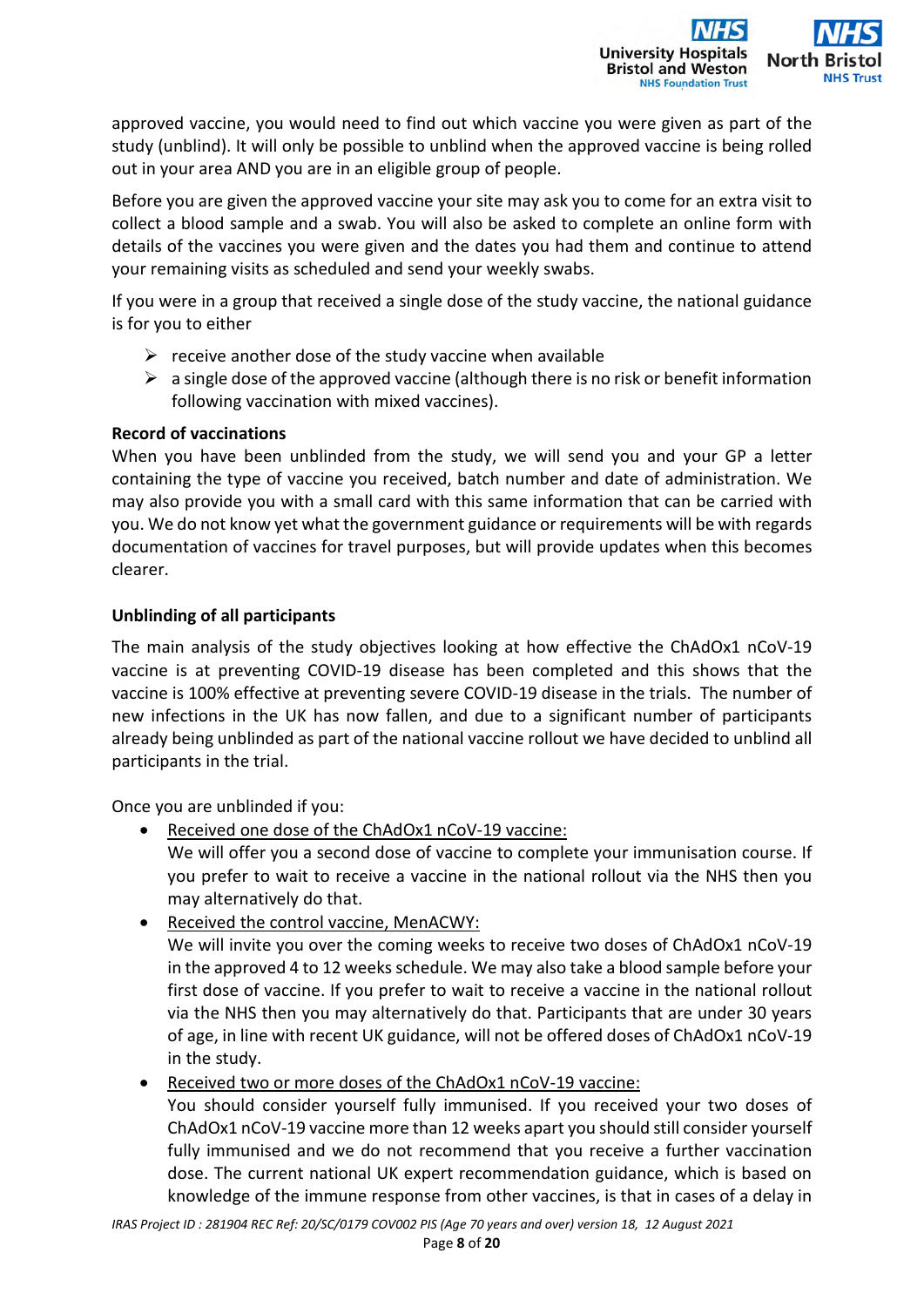

receiving second vaccine doses, the first dose should not be repeated. This guidance is available at https://www.gov.uk/government/publications/covid-19-the-greenbook-chapter-14a (Note: This has been produced by Public Health England but has been adopted by all constituent UK countries). Additionally, we have recently published an analysis that indicates that a long interval between doses may actually provide an even greater level of protection against mild COVID-19 than shorter intervals. There is currently no evidence or recommendation that a third dose or "seasonal booster vaccine" would be necessary or beneficial to individuals for longer term protection, although our research group is studying this currently.

#### "**I have been unblinded – what happens now?"**

There are still a lot of important questions that your continued participant in the trial can help us answer such as determining long term immune responses, monitoring for exposure to COVID-19 in those who do not develop symptoms and continued monitoring for safety. We are particularly interested in the minority of cases where vaccinated individuals still go on to develop COVID-19 and whether this can be predicted in the future by doing blood tests. For the reasons above we are asking all participants to continue to attend for their remaining follow up visits, such as the 1 year time point visit, even after they have been unblinded. It is also important that you continue to contact the study team should you develop symptoms of COVID-19.

#### **"I have received a COVID-19 vaccine outside of the study – what happens now?"**

For the above reasons we are also asking participants that have received COVID-19 vaccines outside of the study to remain in the study and complete their remaining follow up visits. If you have received a COVID-19 vaccine outside of the study and have not already informed your trial team, please enter the vaccine details in the link below. **This will greatly help our analysis of the data from the study.** 

#### **https://is.gd/covid\_vacc\_info**

#### **Visit schedules**

The picture below represents the visit schedule for participants in group 2 being invited to receive a booster vaccination:



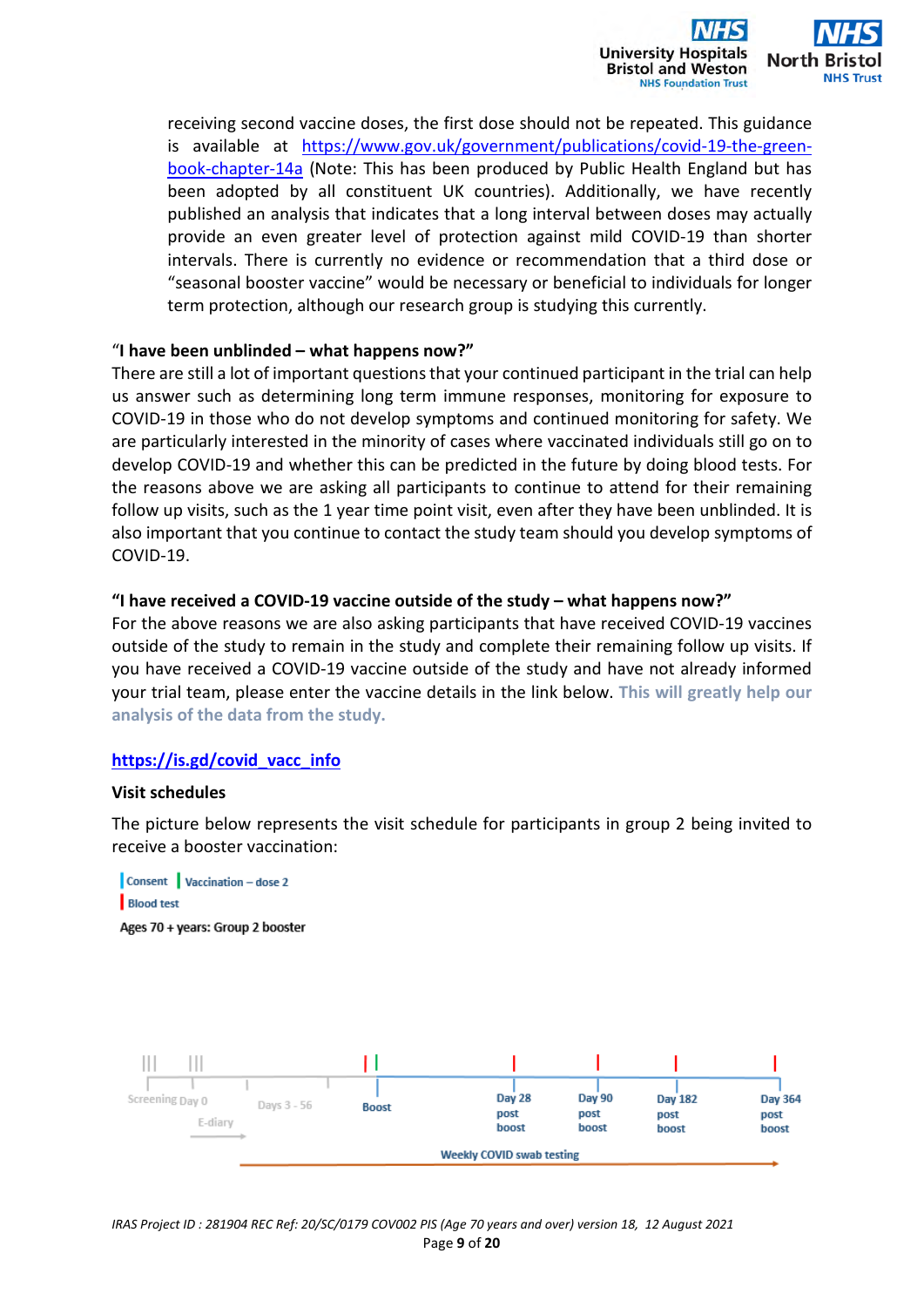

#### Group 10

The picture below represents the visit schedule for participants being invited to take part in group 10:



#### Group 2:

The pictures below represents the visit schedule for participants that have already had a vaccination in group 2:



#### Group 8:

The pictures below represents the visit schedule for participants that have already had a vaccination in group 8: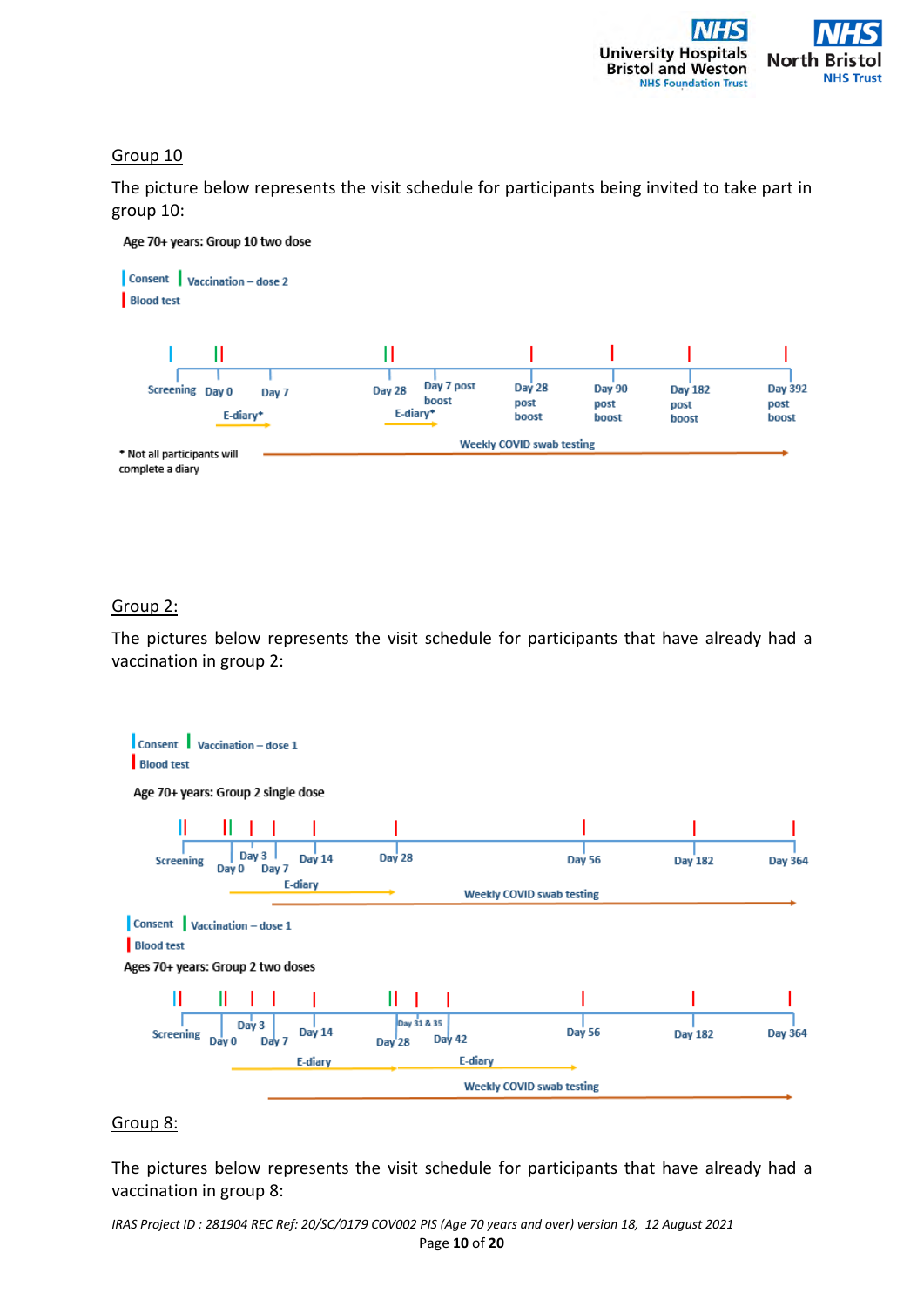



#### **Considerations before taking part in this study**

Blood Donation: Under current UK regulations, participants will not be able to donate blood during the course of the study.

Private Insurance: If you have private medical or travel insurance you are advised to contact your insurance company before participating in this trial, as involvement may affect the cover provided.

#### **What should I avoid during the trial?**

You should not donate blood during the trial or take part in other studies that involve blood sampling or the administration of drugs or vaccines, including trials testing other interventions for COVID-19. If during the trial you require any vaccinations for health, travel, or occupational reasons, you should inform the Investigators beforehand. We will discuss with you the most appropriate time to receive them.

#### **Are there any risks from taking part in the trial?**

The risks and side effects of the proposed vaccinations and trial procedures are detailed here:

*1. Blood samples* 

Drawing blood may cause slight pain and occasionally bruising at the site where the needle enters. Rarely, people feel light-headed or even faint. During the course of the trial we will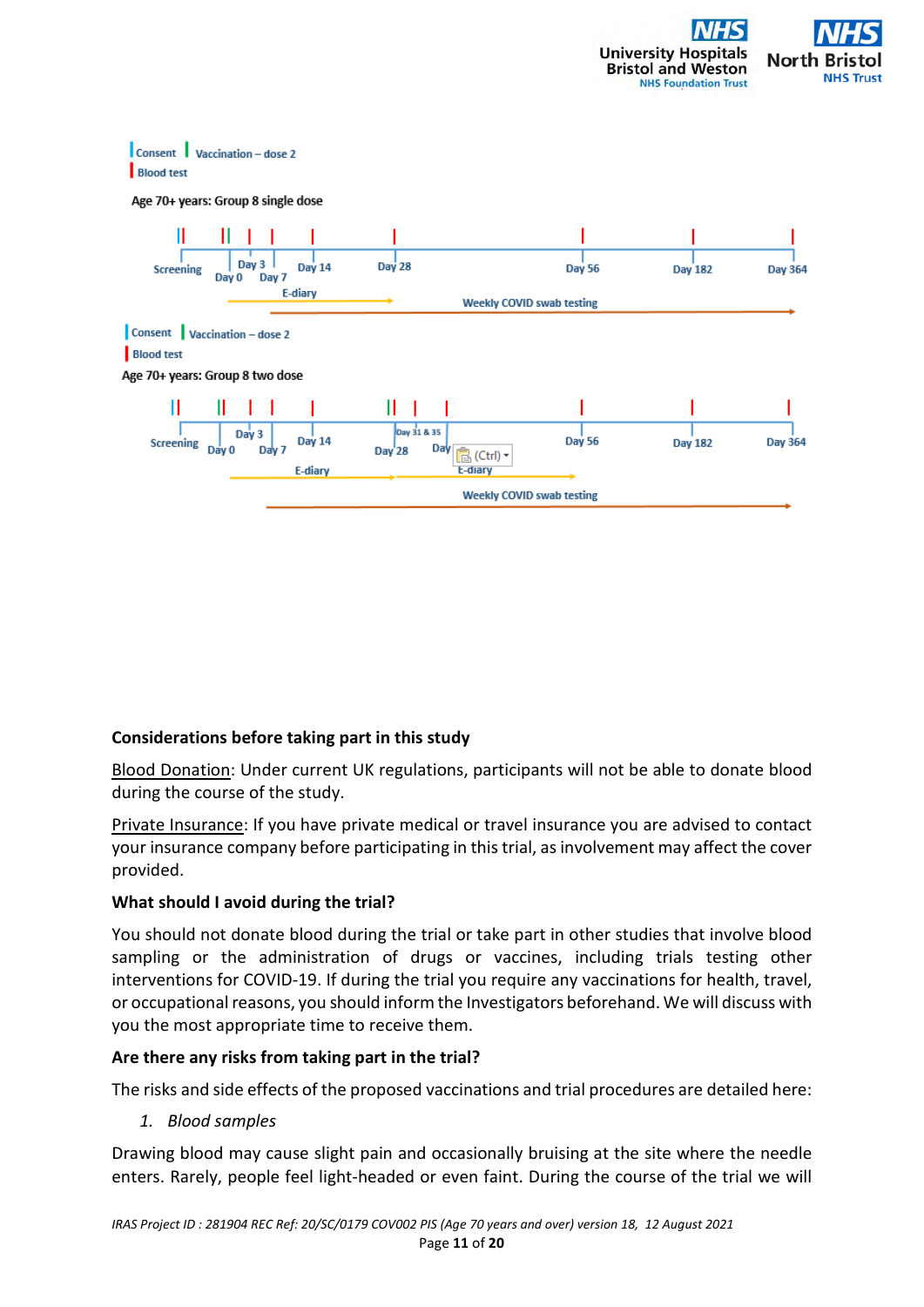

need to take between 5 (approximately 1 teaspoon) and 60ml of blood (approximately 4 tablespoons) at a single visit. The total amount we will take over the period of the trial (if you do not develop symptoms of COVID-19) will depend on your group;

Groups 2 and 8: Single dose = around 388 – 540ml, Two doses = around 250 – 655ml

Group 4 and 6: 255 – 508ml

Group 10: around 300 – 453ml

If abnormal results or undiagnosed conditions are found during the course of the study these will be discussed with you and, if you agree, your GP (or a hospital specialist, if more appropriate) will be informed. Any newly diagnosed conditions will be looked after within the NHS. Participants will not be informed of the results of their levels of immunity against the COVID-19 virus.

*2. Vaccination Side Effects: ChAdOx1 nCoV-19 and MenACWY* 

It is likely that you will experience some symptoms at the vaccination site as well as general symptoms due to vaccination. It is important to remember ChAdOx1 nCoV-19 is in the early stage of development and the amount of safety data available are limited. For this reason, there is a chance you could experience a side effect that is more severe than what is described below, or that has not been seen before.

Other ChAdOx1 viral vector vaccines have previously been administered in many other clinical trials. We can predict from past experience what the symptoms should be like with this new vaccine. We expect that symptoms will be mild in strength most of the time, although symptoms may also be moderate or severe. All symptoms should resolve completely within a few days. The chimpanzee adenovirus has been weakened so that it cannot grow in human cells. The SARS-CoV-2 protein it carries cannot cause COVID-19 disease. The MenACWY vaccines are licensed vaccines, meaning they have been approved for use in the general population. They have been given to many hundreds of thousands of people, with no safety concerns.

# *a) Local Reactions at vaccination site*

Following vaccination with either the *ChAdOx1 nCoV-19* or MenACWY vaccine you may experience some discomfort at the injection site as the vaccination is given. This usually gets better within 5 minutes. Later, you might experience pain resulting in some difficulty moving your arm, but this should resolve within a few days. In addition to pain, you may experience redness, swelling, itchiness or warmth at the injection site.

# *b) General reactions*

During the first 24-48 hours after vaccination, you may experience flu-like symptoms such as muscle aches, joint aches, feverishness, chills, headache, nausea, tiredness and/or feeling generally unwell. These symptoms should usually resolve within a few days and can be experienced whichever vaccine you are given

# *c) Serious Reactions*

With any vaccination there is a risk of rare serious adverse events, such as an allergic reaction. These may be related to the immune system or to the nervous system. Severe allergic reactions to vaccines (anaphylaxis) are rare, but can be fatal. In case of this unlikely event, medication for treating allergic reactions is available and the investigators are appropriately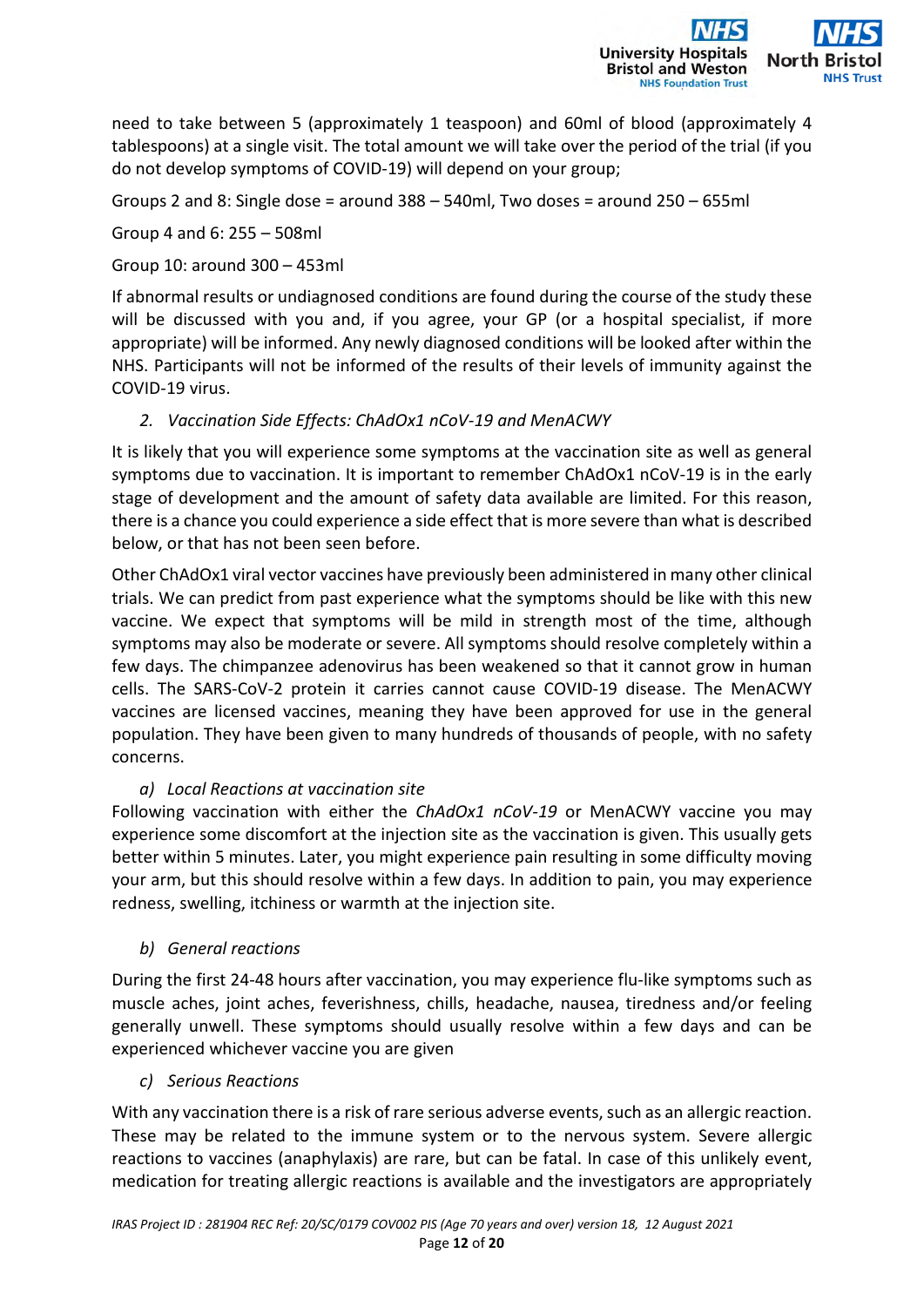

trained in the management of anaphylaxis. Reactions in the nervous system are also extremely rare, but can cause an illness called Guillain-Barré syndrome, a condition in which people can develop severe weakness and can be fatal. These adverse events have not previously been seen following administration of similar vaccines using ChAdOx1 as a viral vector. In the current trial we have undertaken safety reviews when volunteers in the trials of ChAdOx1 nCoV-19 developed unexplained neurological symptoms including changed sensation or limb weakness, and have paused the study while a safety review took place. After independent review, these illnesses were either considered unlikely to be associated with the vaccine or there was insufficient evidence to say for certain that the illnesses were or were not related to the vaccine. In our trial for each of these cases, after considering the information, the independent reviewers recommended that vaccinations should continue. Close monitoring of the affected individuals and other participants will be continued. Almost 200 million doses have now been administered worldwide and these neurological illnesses have not been identified as a side effect.

With any new medicine or vaccine there is always a possibility of an unexpected side effect.

Following reports of blood clots with lowered platelets a review has been undertaken by the MHRA (Medicines and Healthcare products Regulatory Agency) and the EMA (European Medicines Agency). The reports were into a very rare type of blood clot in the brain, known as cerebral venous sinus thrombosis (CVST), and in some other organs together with low levels of platelets (thrombocytopenia) that might be associated with vaccination with ChAdOx1 nCoV-19. Up to and including 31 March 2021 there have been 79 UK reports of these blood clots and unfortunately 19 people died. By 31 March 2021 20.2 million doses of the ChAdOx1 nCoV-19 vaccine had been given in the UK. This means the overall risk of these blood clots is extremely rare, approximately 4 people in a million who receive the vaccine.

More investigations are needed, but as a precaution the JCVI (Joint Committee on Vaccination and Immunisation), that advises the UK government on vaccination policy, have recommended that those under 30 years old who have not yet had a first dose of the ChAdOx1 nCoV-19 vaccine, have an alternative COVID-19 vaccine. This decision was made by looking at the risk of clots following vaccination versus the benefits of receiving protection from COVID-19 disease. Severe COVID-19 disease is much less common in young adults.

To remain in line with this guidance, participants in the study who are under 30 years and were randomised to the control group will not be offered a first dose of the study vaccine as had previously been planned. Instead they should wait until they receive an invitation for vaccination via the NHS roll out. For those over 30 years of age, ChAdOx1 nCoV-19 vaccine will be offered after unblinding as a study procedure, also in line with JCVI guidance.

The JCVI recommended that second doses of the ChAdOx1 nCoV-19 vaccine should continue, as there were no reports of clots associated with the second dose. So participants who have received a single dose of vaccine, can continue to attend for an Extra Visit B following unblinding.

Updated, 7th May 2021: The latest guidance from the JCVI extends the above and advises a preference for adults aged 30 to 39 without underlying health conditions to receive an alternative to ChAdOx1 nCoV 19.

The full reports released by MHRA and JCVI can be found at the following links: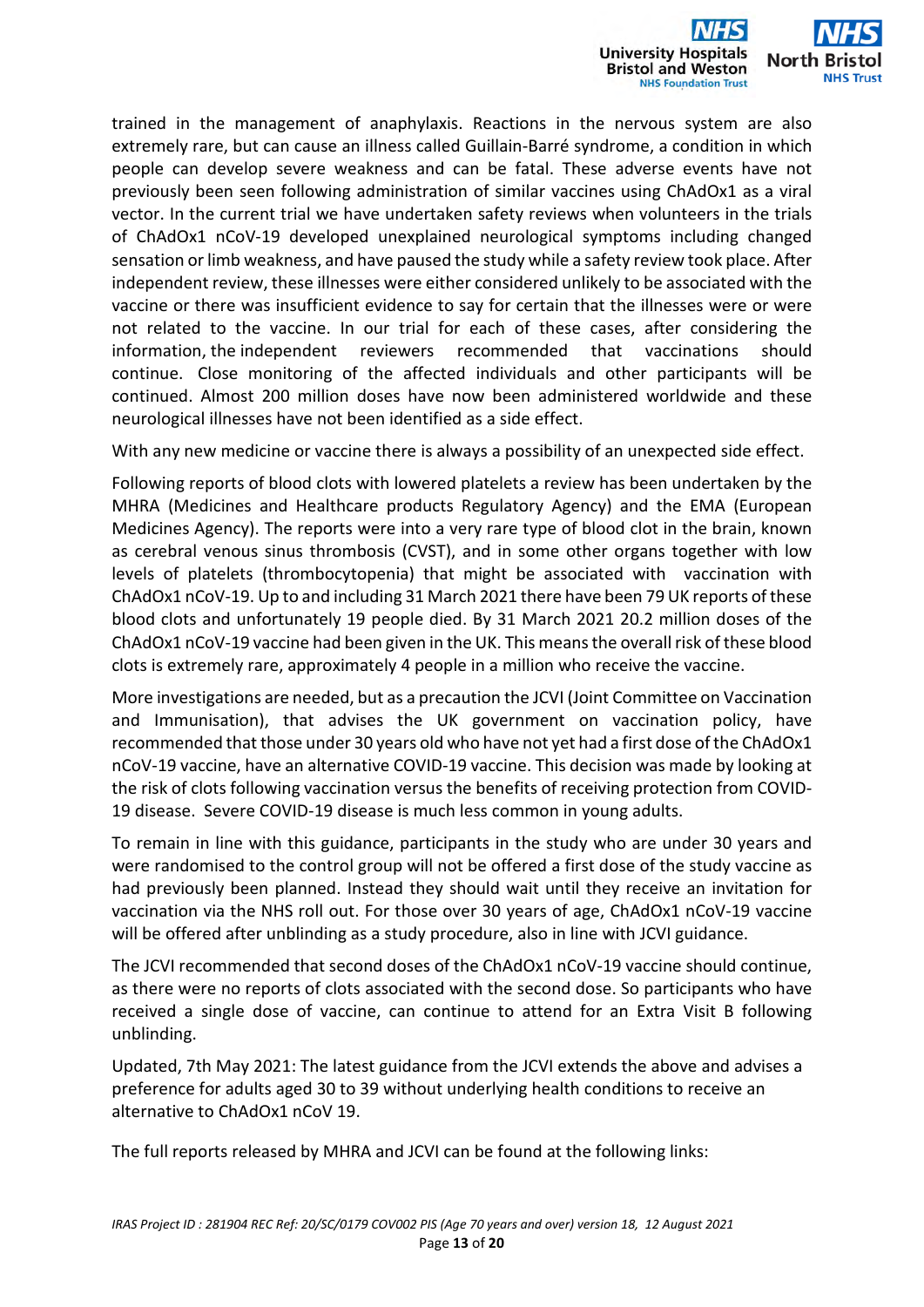

https://www.gov.uk/government/publications/use-of-the-astrazeneca-covid-19-vaccinejcvi-statement-7-may-2021/use-of-the-astrazeneca-covid-19-azd1222-vaccine-updated-jcvistatement-7-may-2021

https://www.gov.uk/government/news/mhra-issues-new-advice-concluding-a-possible-linkbetween-covid-19-vaccine-astrazeneca-and-extremely-rare-unlikely-to-occur-blood-clots

Additional side effects to be alert for in the 28 days following vaccination are;

- Sudden severe headache that does not improve with usual pain killers or is getting worse
- An unusual headache which seems worse when lying down or bending over, or may be accompanied by blurred vision, nausea and vomiting, difficulty with speech, weakness, drowsiness or seizures
- New and unexplained pinprick bruising or bleeding
- Shortness of breath, chest pain, leg swelling or persistent abdominal pain

You will be provided with a 24h study mobile number. If you experience any of the above events or become in any way concerned you can use this to contact one of the study doctors at any time. We will ask you to record these symptoms in the E-Diary too.

# Theoretical Concerns – could immunisation with ChAdOx1 nCoV-19 make COVID-19 disease worse?

In the past, experimental vaccines were developed by different research groups against the SARS virus, which is in the same family as the COVID-19 virus and also infects the lungs. In some cases, animals that received certain types of experimental SARS vaccines appeared to develop *more severe* lung inflammation when they were later infected with SARS compared with unvaccinated animals. There has also been one report of this increased disease associated inflammation being seen in a mouse study for a vaccine against MERS-CoV (another related virus) but this has not been observed in any other reported animal studies. These problems were not seen in animal studies with ChAdOx1-MersCoV vaccine, which is very similar to the vaccine being used in this study, when the animals were exposed to the wild virus Studies of the ChAdOx1 nCoV-19 vaccine in animals are currently ongoing but: *we do not yet know whether this could also be a side effect of exposure to the pandemic COVID-19 virus in this COVID-19 vaccine study, whether this effect could occur in humans or whether this might lead to more severe COVID-19 disease in some cases.*

# **What are the advantages of taking part?**

You will not necessarily gain any direct benefit from the trial, but the information gained from the study might help to develop an effective vaccine against COVID-19. If in the future you become exposed to COVID-19, *you should not assume that the vaccine you received in this study will give you any protection against COVID-19*. Participants who receive MenACWY will reduce their risk of meningitis and sepsis caused by group A, C, W or Y meningococcus.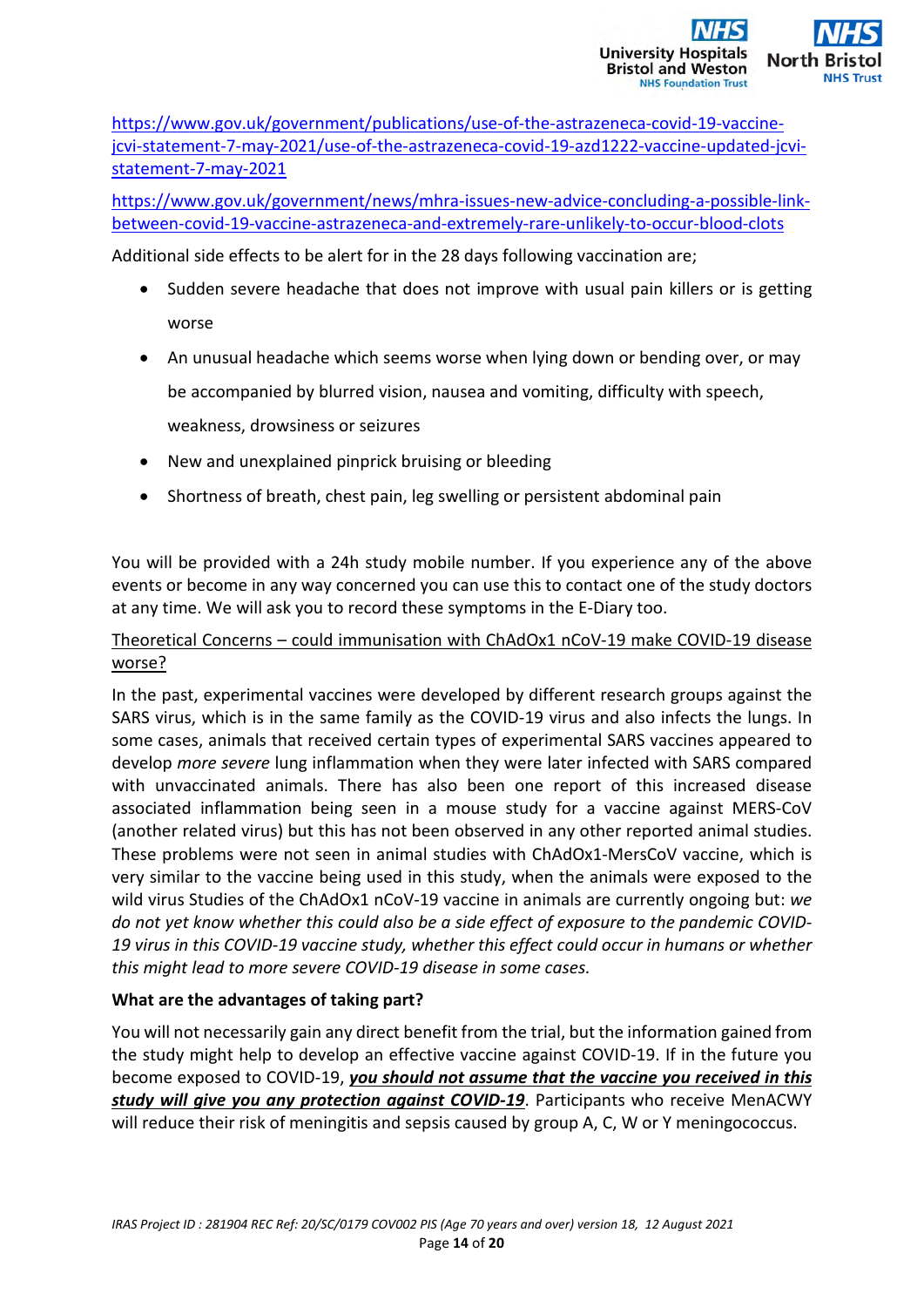

#### **What should you do if you believe you may have developed COVID-19 during the study?**

# *If you believe that you may have COVID-19 while enrolled in the study then you must immediately inform the study team on 07979110169. Do not attend the clinical trial site unless you have been informed to by the study team.* If you are at all unsure please contact the study team.

When calling to inform the study team that you may have COVID-19 we will ask you to arrange for a COVID-19 test locally. If you have a swab result that is positive for COVID-19 we will ask you to attend a visit within 7 days of the symptoms starting (cough, fever, loss of taste and smell and shortness of breath). At the visit we will use a nose and/or throat swab to collect a sample. We will also be taking a blood sample at this stage for immunology monitoring. Around a week later , you will receive a telephone or video call to review your health. You may be asked to attend for a visit if the study team feel an in person review is necessary.

If you are unwell and unable to contact the study team directly then contact the NHS 111 service or phone 999 if you are severely unwell.

If you have a positive swab performed outside the study or diagnosed as having COVID-19 disease while in the study then you must contact the study team and should not attend the clinical trial site until the trial team have informed you it is safe to do so. We would also contact you regularly to check your health.

If you are admitted to hospital during the study then you should inform the medical or nursing staff that you are taking part in this trial. We will provide a contact card for you to give to these staff which will have a link to a website for them to fill in details about your admission.

*It is important that you understand that if you do become seriously unwell and need to be admitted to hospital, the standard referral routes within the NHS will be used. Participants will be treated the same way as the general population in this context of the COVID-19 pandemic. We are unable to offer extra medical support outside what is available within the NHS for the general public.* 

#### **Will I be paid for taking part in this trial?**

If you are in group 4, 6, or 10 you will not receive any compensation for your time, travel or inconvenience of procedures.

If you are in group 2 or group 8, once enrolled you will be compensated for your time, the inconvenience of having blood tests and procedures, and your travel expenses. The total amount compensated will be approximately between **£390 – £555**.

Trial reimbursement will be made by bank transfer within six weeks of your completion of the trial, so please bring your bank details with you to your screening visit (no cash payments can be made). Should you decide to withdraw from the trial before it is completed, payment will be *pro rata* (you will receive a proportion of the total amount).

#### **What if new information becomes available?**

Sometimes during the course of a trial, new information relevant to the trial becomes available. If this happens, we will tell you about it and discuss whether you want to, or should, continue in the study. If you decide to continue to take part, you will be asked to sign an updated consent form. On receiving new information, we may consider it to be in your best interests to withdraw you from the study. Your participation in this study may also be stopped at any time by the study doctor or the Sponsor for other reasons.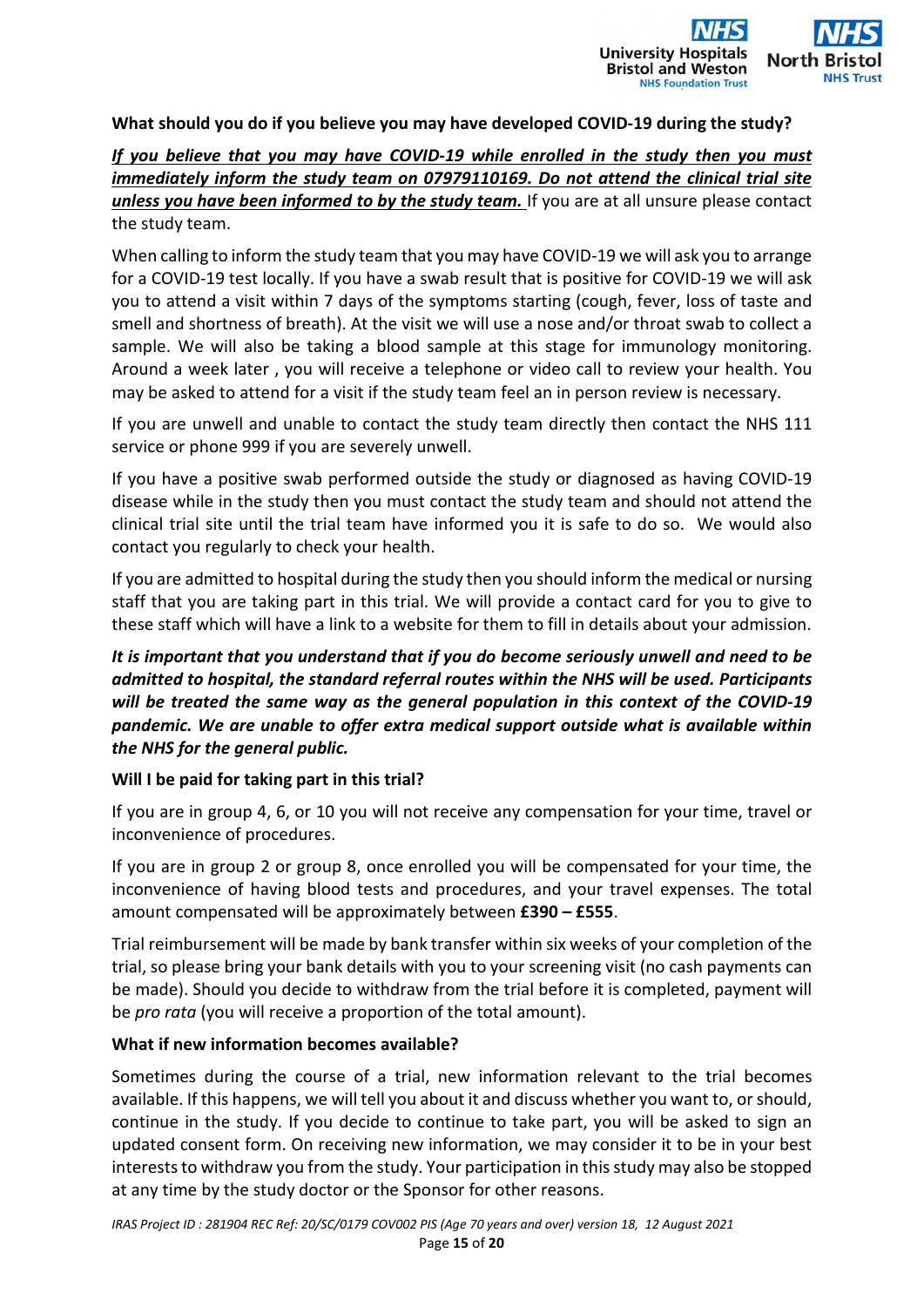

#### **What will happen if I don't want to carry on with the trial?**

If, at any time after agreeing to participate, you change your mind about being involved with this study you are free to withdraw without giving a reason. If you withdraw we would not usually perform any more research procedures, although occasionally we might need to offer you a follow up visit for safety purposes, for example to check the injection site or a blood result. Your decision will not result in any penalty. Unless you state otherwise, any blood taken whilst you have been in the study will continue to be stored and used for research as detailed above. You are free to request that your blood samples are destroyed at any time during or after the study. If you choose to withdraw from the trial, your standard medical care will not be affected.

#### **What if something goes wrong?**

The investigators recognise the important contribution that volunteers make to medical research, and make every effort to ensure your safety and well-being. The University of Oxford, as the research Sponsor, has arrangements in place in the unlikely event that you suffer any harm as a direct consequence of your participation in this trial.

In the event of harm being suffered, while the Sponsor will cooperate with any claim, you may wish to seek independent legal advice to ensure that you are properly represented in pursuing any complaint. The study doctor can advise you of further action and refer you to a doctor within the NHS for treatment, if necessary. NHS indemnity operates in respect of the clinical treatment which may be provided if you needed to be admitted to hospital.

#### **Complaints statement**

If you wish to complain about any aspect of the way in which you have been approached or treated during the course of this study, you should contact the research investigators who will do their best to address your concerns by sending us an email to cov002vaccinestudy@nbt.nhs.uk (if attending Southmead) or cov002@uhbw.nhs.uk (if attending Bristol Royal Infirmary). Alternatively you may contact the University of Oxford Clinical Trials and Research Governance (CTRG) office on 01865 616480 or the head of CTRG, email ctrg@admin.ox.ac.uk

#### **Would my taking part in this trial be kept confidential?**

All information that is collected about you during the course of the research will be coded with a study number and kept confidential. The information is available to the trial team, authorised collaborators, ethical review committees, North Bristol NHS Trust or University Hospitals Bristol and Weston NHS Foundation Trust, government regulatory agencies and the Sponsor (University of Oxford), who can ask to access the trial data. Responsible independent monitors may be given access to data for monitoring and/or audit of the trial to ensure we are complying with regulations. They are bound by the same confidentiality rules. The electronic diary is sent to you by email to complete online. Your email address will be stored on a secure University of Oxford server, access to the diary system is password controlled and only study site staff and sponsor IT management can view the email address.

Samples collected using home swab kits may be processed at laboratories within and outside the UK, as determined by the community testing programme. These processing laboratories receive only the swab and barcode label; your personally-identifiable information is not shared with these laboratories. The laboratories provide a test result for the barcode to an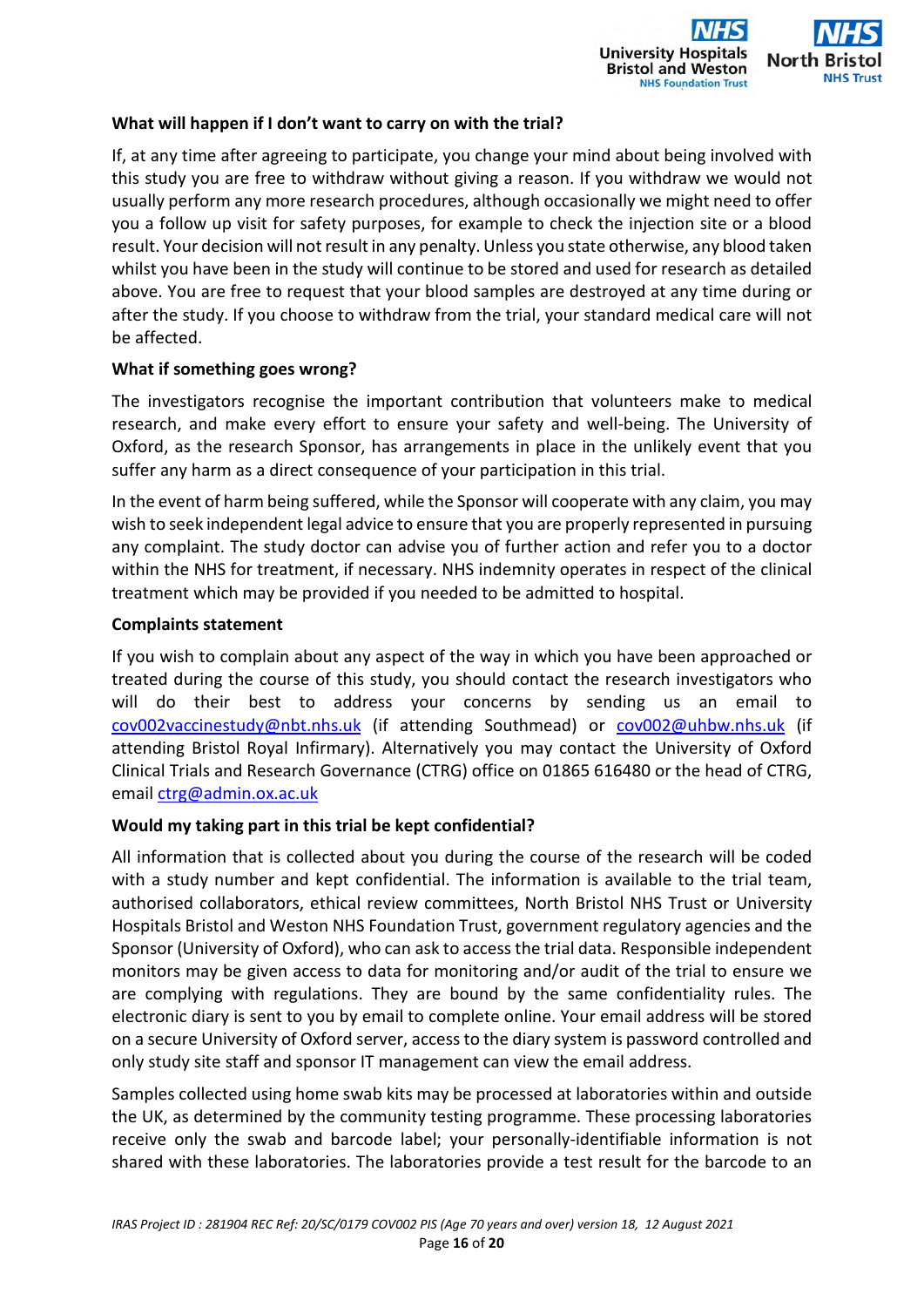

NHS database (NPEx (National Pathology Exchange)) and this result is recombined with your personally-identifiable information by NHS Digital.

NHS Digital provide your results along with personally-identifiable information to the Sponsor (University of Oxford) who will match this with personal data including identifying contact information sent to them by your hospital/clinicin order to centralise the processing of weekly surveillance results..

If you have a positive swab result for COVID-19 during the course of the study then the Public Health Authority will be notified as COVID-19 is a "notifiable disease" and this is legal requirement in the UK. This may mean your personal information (test results, name, contact details) from your health records will be shared with Public Health either by the processing lab or the study site. You may also be contacted by the NHS Test and Trace service.

If you consent to collect a stool sample when required; the stool sample (in an anonymised form) will be collected from you by a courier and processed in a laboratory by International Health Management Associates (IHMA), an accredited central laboratory. The sample will then be shipped for analysis by Astra Zeneca in a laboratory in the US. You would need to provide your name and address to the courier company.

Every effort will be taken to maintain confidentiality. Information about you may be stored electronically on a secure server, and paper notes will be kept in a key-locked filing cabinet or restricted access office at Southmead Hospital or the Bristol Royal Infirmary or at the Centre for Clinical Vaccinology and Tropical Medicine (CCVTM), University of Oxford. Trial results will be published in a scientific journal but nothing that could identify you will be included in any report or publication.

# **What will happen to my data?**

Data protection regulation requires that we state the legal basis for processing information about you. In the case of research, this is 'a task in the public interest.' The University of Oxford is the data controller and is responsible for looking after your information and using it properly.

We will be using information from you and your medical records in order to undertake this study and will use the minimum personally-identifiable information possible. We will keep identifiable information about you such as contact details for a minimum of 5 years after the study has finished. The need to store this information for longer in relation to licensing of the vaccine will be subject to ongoing review. De-identified research data will be stored indefinitely. If you have agreed that samples can be retained for future research then your personally identifiable information will be kept with restricted access solely for the purposes of sample management for a minimum of five years after the last sample has been either used or disposed of in order to meet regulatory requirements. Samples will be provided for future research only in a form that does not identify you. We store research data securely at the University of Oxford indefinitely following removal of identifiable information. If you agree to your details being held to be contacted regarding future research, we will retain a copy of your consent form until such time as your details are removed from our database but will keep the consent form and your details separate.

The study team will use your name and contact details, to contact you about the research study, and make sure that relevant information about the study is recorded for your care, in relation to your health during the study and to oversee the quality of the study.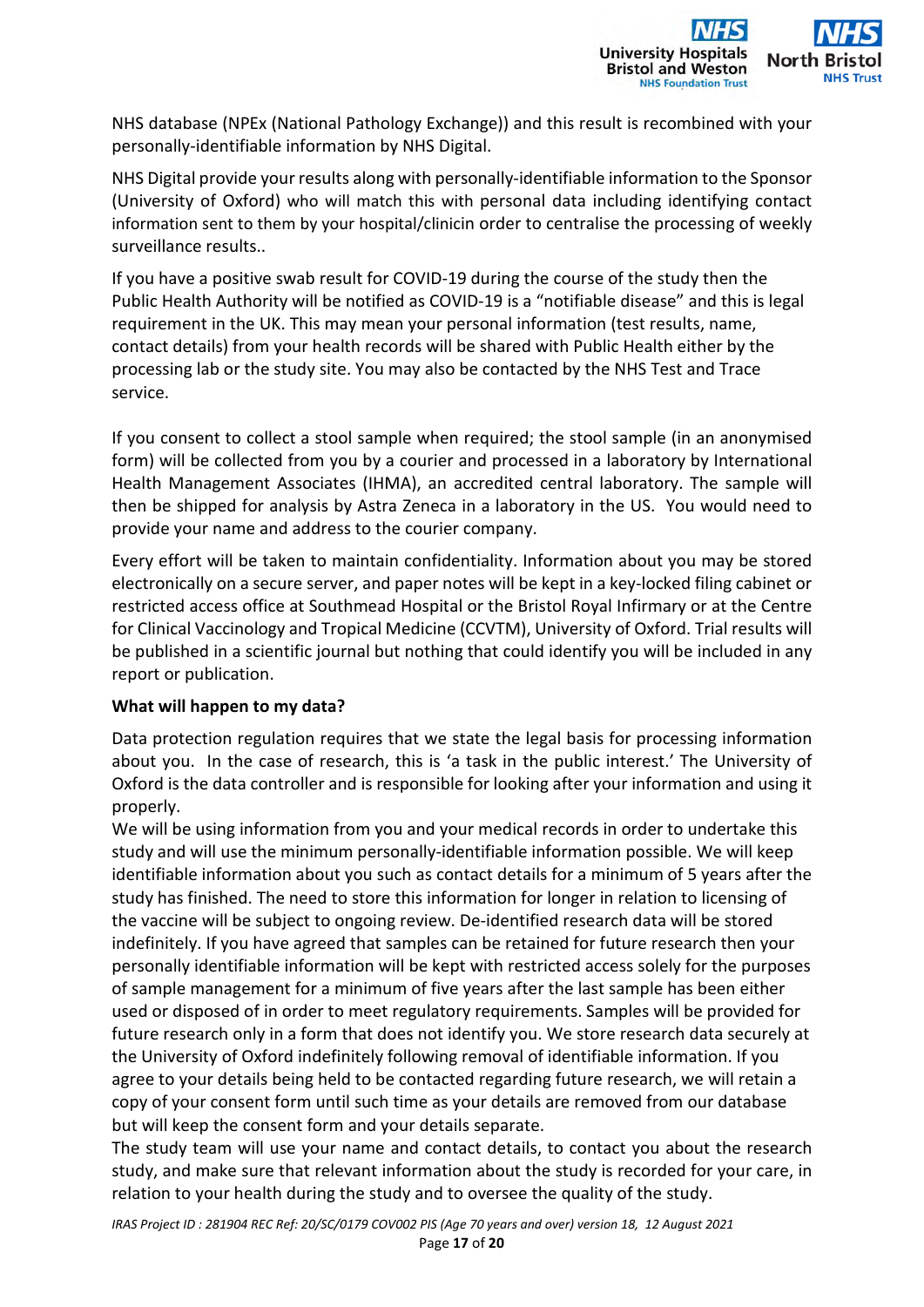

If you are diagnosed with COVID-19 during the course of the study your personal information (test results, name, contact details) from your health records will be shared with Public Health either by the processing lab or the study site. You may also be contacted by the NHS Test and Trace service.

At the completion of the study, unless you consent otherwise (e.g. if you request to be informed of other trials), your personal details will not be used to contact you other than exceptional circumstances concerning your safety. If you consent to take part in another study carried out by Southmead Hospital or the Bristol Royal Infirmary, personal information and medical information including blood test results may be accessed to avoid unnecessary repetition.

Group 2 and 8: Your bank details will be stored for 7 years in line with university financial policy.

Data protection regulation provides you with control over your personal data and how it is used. When you agree to your information being used in research, however, some of those rights may be limited in order for the research to be reliable and accurate. Further information about your rights with respect to your personal data is available at: https://compliance.web.ox.ac.uk/individual-rights

## **Involvement of the General Practitioner (GP)/Family doctor (GP)**

In order to enrol into this study, you will be required to sign a form documenting that you consent for us to contact your GP. This is to inform them that you are interested in being involved in the study, and to check there are no medical reasons that they are aware of that would make your participation inadvisable. Your GP may be asked to share information about your medical history and give access to any other medical records as required. The researchers will not enrol you in the trial if your GP has relevant concerns about your eligibility or safety. We will write to your GP to let them know about your enrolment and study completion status, so they can update your medical records accordingly.

If you have up to date copies of your medical records or GP summary records please bring these to your screening visit.

#### **What will happen to any samples I give?**

If you consent, some of your leftover blood samples can be stored and used for future infectious disease or vaccine-related research. This is optional; your participation in this study will not be affected by your decision whether to allow storage and future use of your leftover samples. Upon your request at any time, your remaining blood samples will be destroyed.

To avoid repeat testing, if you are not enrolled into this study and you apply to enter another study conducted by the North Bristol NHS Trust or University Hospitals Bristol and Weston NHS Foundation Trust based at Southmead Hospital or the Bristol Royal Infirmary, the results from your screening visit blood tests may be used to determine whether you are eligible for the trial you applied for.

Your study visit samples will be analysed in the Southmead Hospital or Bristol Royal Infirmary laboratories, Oxford University research laboratories or other specialist laboratories. Other tests to look at the response of your body to the vaccine or to COVID-19 will be done with collaborating laboratories in the UK and in other countries, including the United States. Any samples or data sent to them would not include information that identifies you.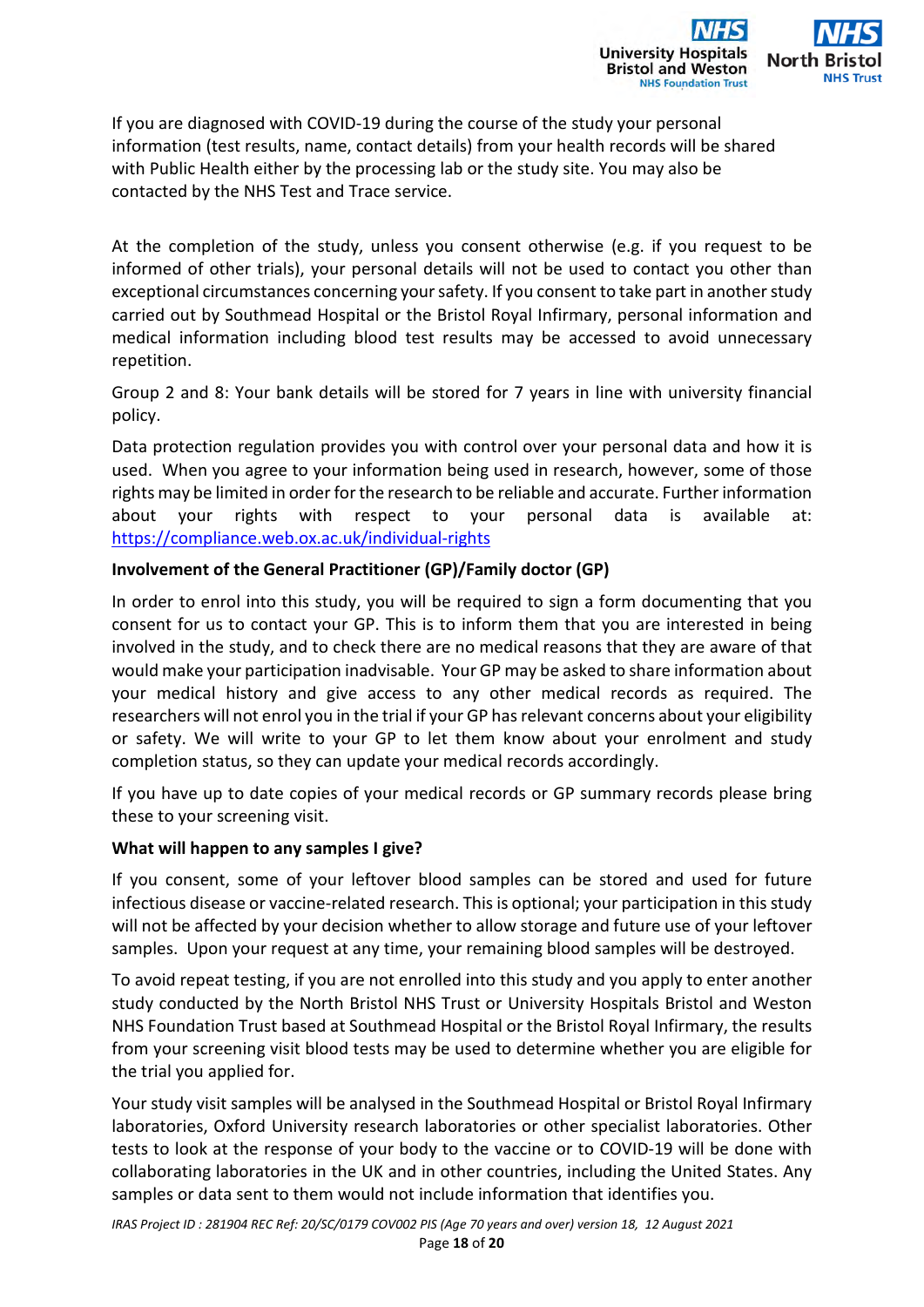**University Hospitals Bristol and Weston NHS Foundation Trust** 

Your weekly swab tests for COVID-19 will be performed in partnership with the Department of Health and Social Care national community testing programme.

# **Will any genetic tests be done?**

We may do genetic tests on your blood samples to look at the patterns of genes that regulate your own individual immune response (these are called Human Leukocyte Antigen genes). Doing this helps us to work out which aspects of the immune response to vaccines are due to genetic differences between individuals. We may also look at the expression of certain genes which relate specifically to the immune response to COVID-19, but no genetic tests concerning diseases or conditions other than COVID-19 and other vaccine related responses.

## **What will happen to the results of the research study?**

The results of this research study may be presented at scientific meetings or conferences and published in a scientific medical journal. This may not happen until 1 or 2 years after the study is completed. If you contact the researchers in the future, you can obtain a copy of the results. You will not be identified in any report or publication.

The de-identified data from this study will be shared with the collaborating partners who are organising and funding this research work. Data from this study may be used to file patents, licence vaccines in the future or make profits in other ways. You will not be paid for any part of this. Data from this study may be used as part of a student post-graduate degree, for example a MD or PhD.

#### **Taking part in future vaccine-related research**

With your consent, we would like to keep your contact details after your participation in this study is complete, so we may inform you of opportunities to participate in future vaccinerelated research. This is entirely optional and your participation in this study will not be affected by your decision to allow or not allow storage of your contact details beyond your participation in this trial.

Your details will be stored electronically on a secure server and only authorised individuals at Southmead Hospital or Bristol Royal Infirmary will have access to it. We will not, under any circumstances, share your contact details with any third party institutions without your permission. Being contacted does not oblige you to agree to take part in future research and you can ask us to have your contact details removed from our database at any time.

#### **Who is sponsoring, organising and funding the research?**

The study is organised and sponsored by the University of Oxford. The study is funded through financial support to the University of Oxford from the National Institute for Health Research (NIHR), which is a UK government funded research agency. Funding for analysis of some exploratory objectives has been received from AstraZeneca. Neither your GP nor the researchers are paid for recruiting you into this study.

#### **Who has reviewed the study?**

This study has been reviewed by the NHS Research Ethics Service (RES) – South Central – Berkshire and has been given a favourable ethical opinion. The Medicines and Healthcare products Regulatory Agency (MHRA), which regulates the use of all medicines in the UK, has reviewed the study design and has granted permission to use this unlicensed vaccine in this clinical study.